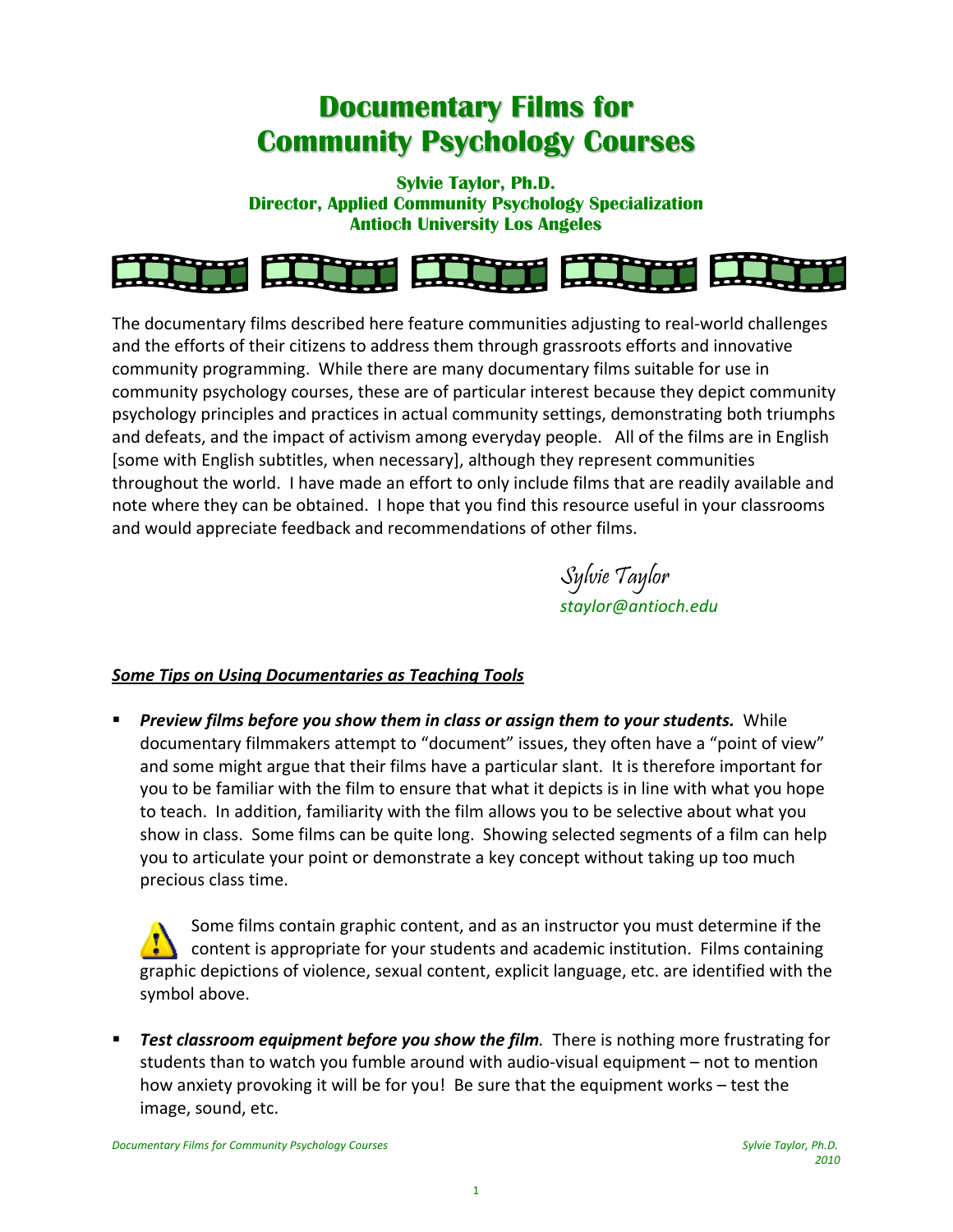*View the film with your class.* Watching the film while your students are watching it allows you to observe their reactions to the film and to answer questions if they arise. Documentaries often reference historical events or concepts that may not be familiar to your students. This also gives you the opportunity to pause the film in order to add your own commentary.

This document also contains films that stream on‐line. In situations where you will only show segments of an entire film, it can be helpful for students to have the opportunity to view the entire film on their own. While it is most desirable to watch films with your students, you may want to consider assigning films to watch on‐line as homework. This is most effective when you provide students with some background information about what they will be watching and why. Providing a list of guiding questions as students watch can be quite helpful as well. This approach, complemented with some time to discuss the film in class, can be an effective alternative to using class time to view a film.

### *Where to Obtain Films Identified in this Guide*

**Theory College or University Library** 

Your college or university library is one of the best sources for obtaining documentary films. These libraries often maintain large collections of documentary films on DVD. Many college and university libraries also maintain facilities for viewing films that have been placed on reserve for classes.

*Interlibrary Loan:* Colleges and universities often participate in large networks of academic libraries that loan materials to each other. While this can be a highly effective vehicle for acquiring hard to find films, it is important to note that the availability can be unpredictable and you may not be able to obtain the desired film when you want to show it.

**•** Your local public library

Public libraries often maintain large collections of documentary films on DVD, particularly films produced by PBS. Public libraries in major metropolitan areas are excellent sources for films about their own metropolitan areas and may have hard to find films as part of their permanent collections.

Public Broadcasting System (PBS) Online *[www.pbs.org]*, for purchase *[www.shoppbs.org]*

This site is the gateways to all PBS documentary series. PBS now produces five documentary film series exploring the human condition including: American Experience (a history series that features people and events that shaped U.S. History, past and present), *FRONTLINE* (public affairs films exploring critical issues of our times), *Independent Lens* and *P.O.V* (both featuring independent films), and *Wide Angle* (international current affairs). Many of the films in these series are available for viewing online (follow links to each series through A‐Z program listings on the pbs.org homepage) and many videos are available for purchase through *www.shoppbs.org*.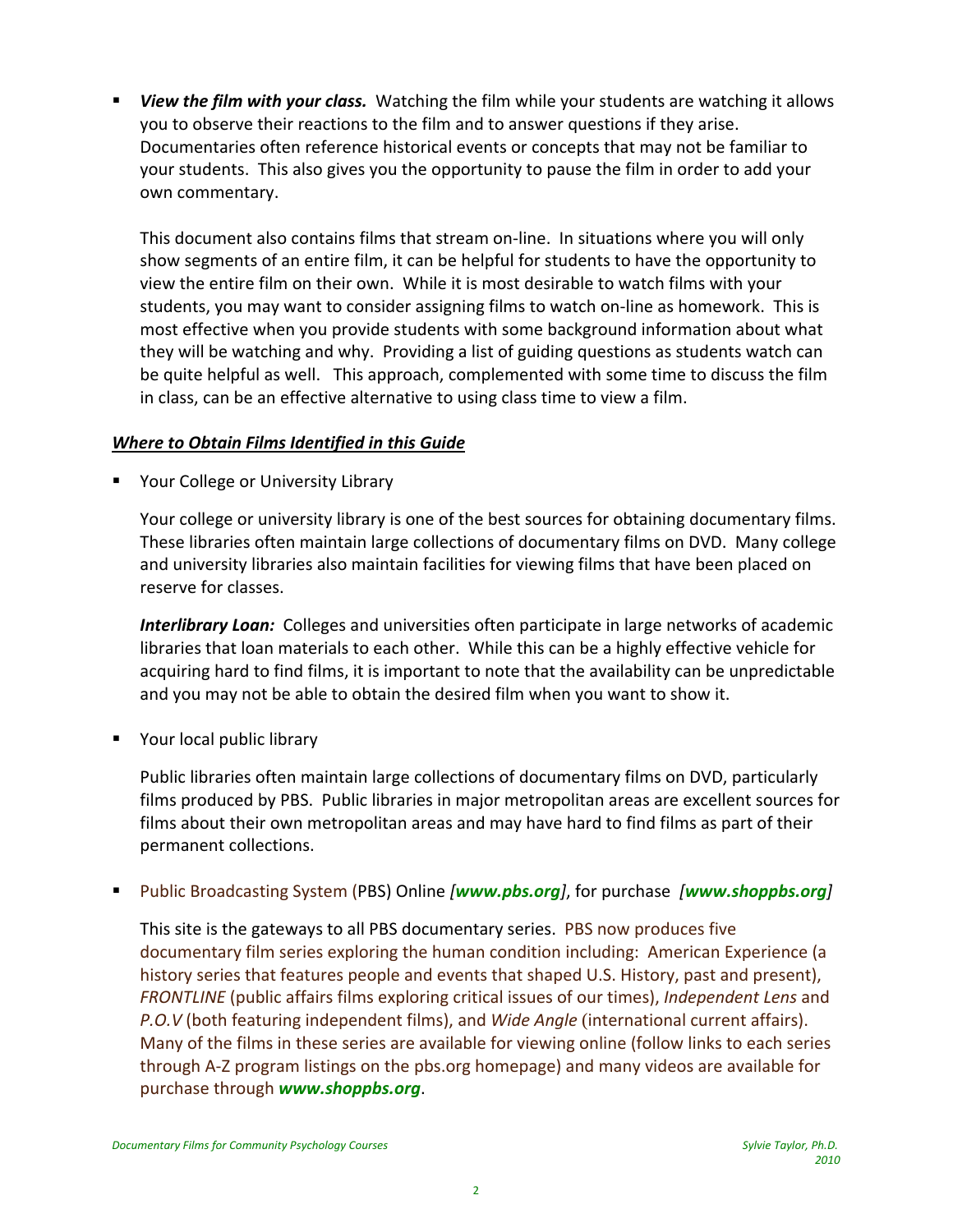■ Home Box Office (HBO) Documentaries **www.hbo.com/docs** 

HBO produces a wide range of award‐winning documentary films. The films frequently re-air on HBO networks and through their OnDemand service through cable television providers. The HBO.com website also has a "shop" feature where many of their films are available for purchase on DVD.

Amazon.com *www.amazon.com*

Amazon.com maintains a large collection of documentary films, available at discount prices. Amazon typically carries all PBS documentaries available on DVD.

Netflix *www.netflix.com*

Netflix, the online DVD rental subscription service, maintains a large collection of documentary films, many of which are available to stream on‐line at no additional charge to subscribers.

**Film distributors** 

The following companies distribute documentary films for educational/institutional use.

- o Berkeley Media LLC *www.berkeleymedia.com*
- o California Newsreel *www.newsreel.org*
- o Documentary Education Resources  *www.der.org*
- o Docurama *www.docurama.com*
- o Fanlight Productions *www.fanlight.com*
- o Films for the Humanities and Sciences *www.films.com*
- o First Run Features *www.firstrunfeatures.com*
- o IndieFlix *www.indieflix.com*
- o New Day Films *www.newday.com*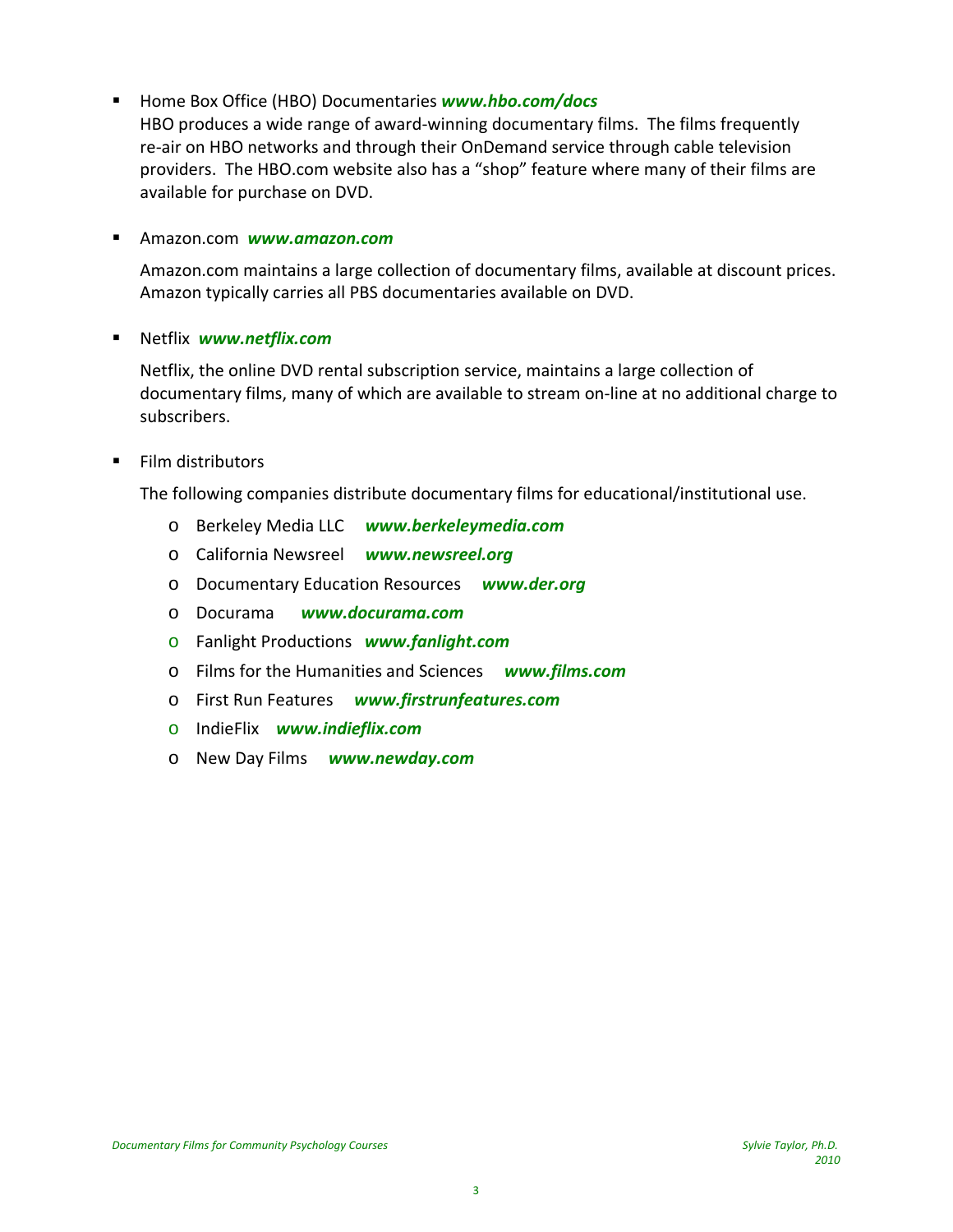

# *A Day's Work, A Day's Pay*

New Day Films, 2002

**Running time:** 57 minutes

*Availability:* New Day Films: purchase or rental *[www.newday.com]*

New Day Digital: streaming online *[www.newdaydigital.com]*

Profiles three New York City welfare recipients forced to participate in the city's Welfare Experience Program (WEP) developed during the Giuliani administration. Workers in the program were required to work full‐time in menial jobs, performing the same duties as workers employed by the city, in order to receive their welfare benefits ‐‐ amounting to one‐fourth of the pay received by city workers with no benefits. Noncompliance would result in a loss of welfare benefits. In addition, the program provided no child care for workers who were required to work full-time, nor did it support participants' academic pursuits. Each of the three individuals profiled gets involved in grassroots initiatives to achieve living wages and equity for WEP workers. Juan Galan becomes a community organizer for ACORN, working to unite WEP workers to stand up for their rights. Jackie Marte, a single mother of two who refuses to work for WEP, finds a training program for welfare recipients that allows her to leave welfare for good, while serving others with similar experiences. Jose Nicolau becomes involved in organizing his fellow workers against the program, delivering inspirational speeches to his peers and testifying to the City Council about sexual harassment of WEP workers.

# *The Age of Aids*

PBS Video, 2006 *Running time:* 240 minutes in two parts *Availability:* Shop PBS *[www.shoppbs.org]*, Amazon *[www.amazon.com]*, Netflix *[www.netflix.com]*

> The full program is available for online viewing (free) at:  *http://www.pbs.org/wgbh/pages/frontline/aids/*

This two‐part film which originally aired on PBS' *Frontline,* explores the history of the AIDS pandemic. Part One focuses on the initial identification of the first patients first patients who appeared for treatment, to the initial identification of the virus, to its proliferation throughout the world. The film features interviews with scientists, physicians, AIDS activists, and a wide range of people infected with the virus and their loved ones, calling attention to missed opportunities both scientific and political, that may have slowed the spread of the disease. Part Two focuses on the global proliferation of the pandemic and the social and economic inequities that have led to longevity for people infected with HIV in some countries, and certain death in others.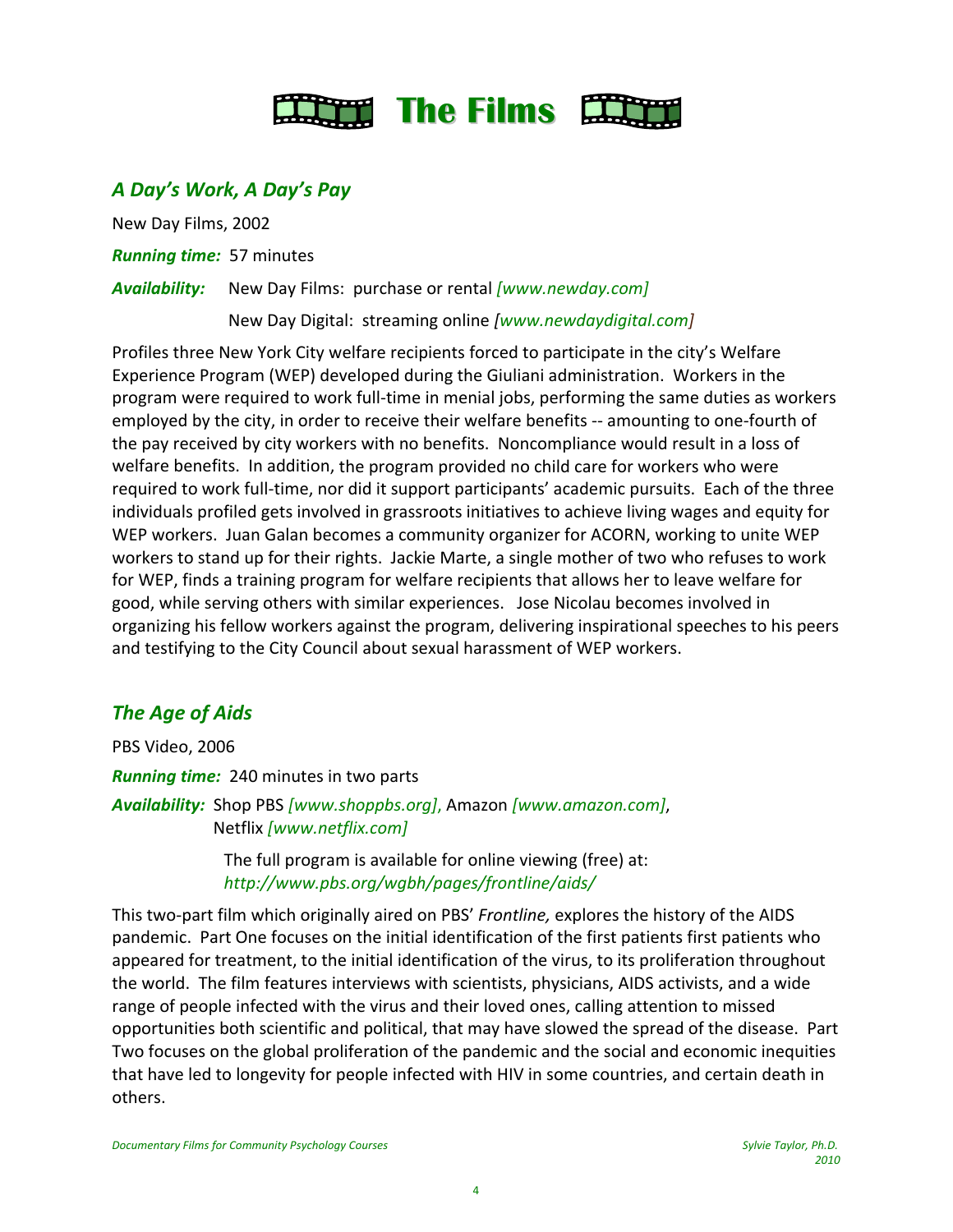# *All for the Taking*

Berkeley Media, 2005

*Running time:* 58 minutes

*Availability:* Berkeley Media *[www.berkeleymedia.com]*

*All for the Taking* is a powerful exploration of urban renewal and gentrification. In 2001, the City of Philadelphia approved the Neighborhood Transformation Initiative (NTI), a 1.6 billion dollar urban renewal project. The NTI gave the city the power to seize thousands of homes, mostly owned or rented by people of color, the elderly, and the poor, using eminent domain. The seized land created a land bank that the city used to entice developers to rebuild historic neighborhoods of Philadelphia. The film profiles a number of residents and housing activists as they fight the city to keep their homes and calls attention to the fact that eminent domain is most often used in communities where residents are the most vulnerable ‐‐ poorly informed about their rights and possessing limited resources to mount a fight to save their homes.

# *Brick City*

First Run Features, 2009

### *Running time:* 260 minutes (5 episodes) on 2 DVDs

*Availability:* First Run Features *[www.firstrunfeatures.com]*, Amazon *[www.amazon.com]*, Netflix *[www.netflix.com]*

*Brick City*, which originally aired on the Sundance Channel, is a five‐episode documentary that chronicles the efforts of Newark, New Jersey residents and city officials to transform their community after nearly five decades of decline characterized by violence, poverty, and corruption. Each episode features ordinary citizens and city officials tackling the wide range of seemingly intractable issues that plague the community: adolescent pregnancy, gangs, underperforming schools, poor housing conditions, unemployment and underemployment, community violence etc. Prominently featured throughout the series is the city's charismatic young mayor, Corey Booker, as well as host of community residents, young an old, striving to make changes in their own lives and in the community.

#### **Episode 1: Summer is Ours**

This episode focuses on Mayor Corey Booker and Police Director Garry McCarthy's efforts to put new programs and systems in place minimize violence during the hot summer months of 2008. As summer nears, residents recall the summer of 2006 when three college students were murdered, execution‐style, on the playground of Mt. Vernon Elementary School. Also featured are longtime Blood gang member Jayda, a youth counselor, and her romance with Crip gang member Creep.

#### **Episode 2: Struggle**

Homicides are down in Newark as Mayor Booker joins New Jersey Governor Corzine to announce new state‐wide initiatives to help ex‐offenders find steady jobs. Jayda, recently released from jail, works to put together a non‐profit mentoring group, while she and Creep struggle to keep their growing family together.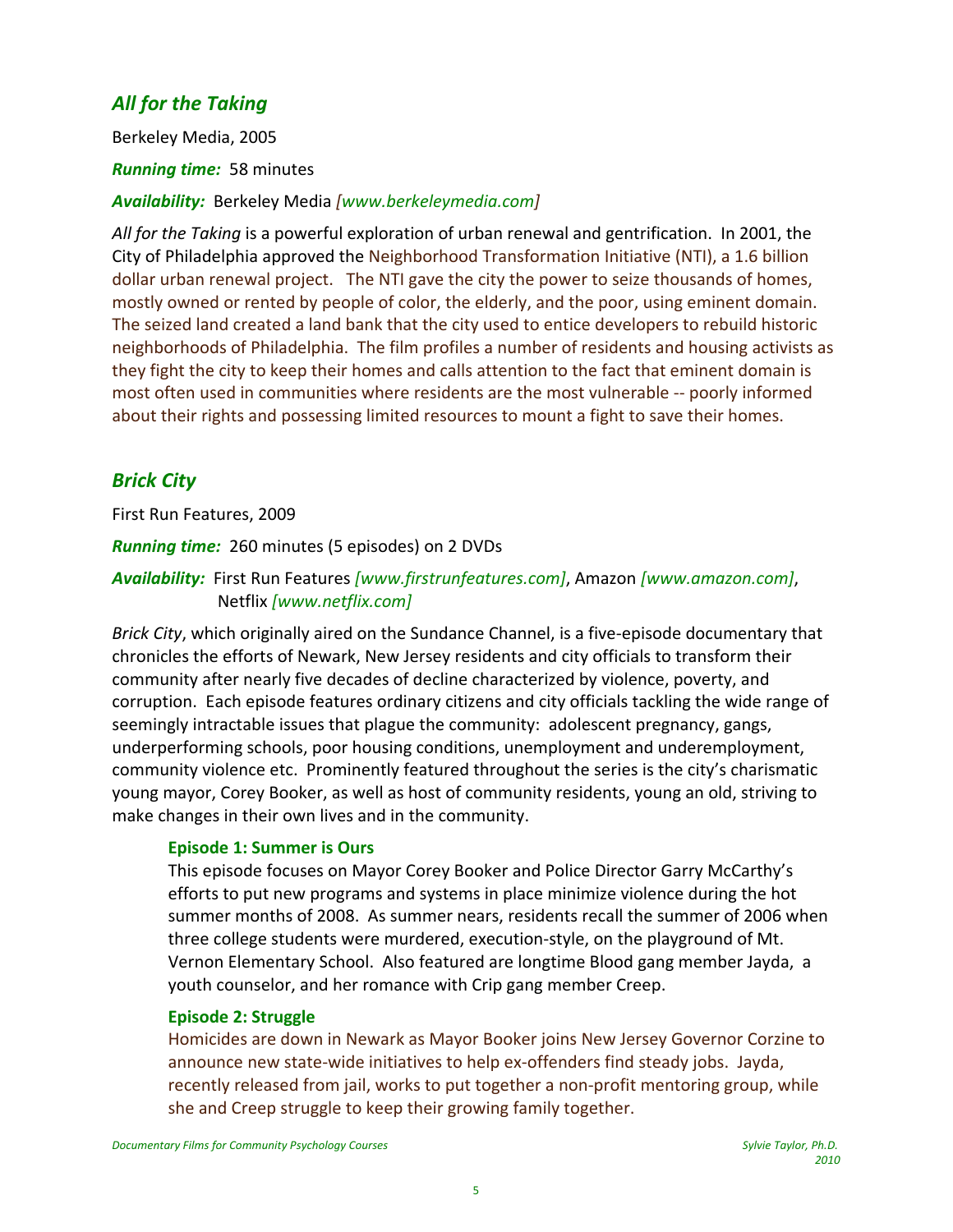#### **Episode 3: Central**

A sign in Mayor Booker's office reads, "We are in a budget crisis," as City Hall staff struggle to adapt to budget cuts. Despite earlier concerns, Central High School, a new \$100 million state of the art building opens to its first students. The principal and vice principal hold overnights with freshman boys, building community and exploring the wide range of their concerns, while Jayda runs a similar program for incoming girls.

#### **Episode 4: Circus**

For the first time in over 50 years, the Ringling Brothers and Barnum and Bailey Circus comes to Newark, heralding the growth and improvements that the city has made. Turmoil over power and processes plague the Police Department. Jiwe, a Blood author, wins his literary award.

#### **Episode 5: Red October**

In the midst of the 2008 elections, Newark experiences escalating gang violence as homicides increase for both gangbangers and innocent bystanders. Mayor Booker and the citizens of Newark carefully monitor the local and national results of the historical election, while Jayda pursues her legal options.

### *Brooklyn Matters*

New Day Films, 2007

*Running time:* 50 minutes

#### *Availability:* New Day Films: purchase or rental *[www.newday.com]*

*Brooklyn Matters* explores the intersection of race, class, power, big real estate and politics on community redevelopment. The proposed Atlantic Yards development in Brooklyn is the one of the largest multi‐use development proposals in the history of New York City. Through the use of eminent domain, a 22‐acre parcel of land is planned to become a new athletic stadium (for the Nets Basketball franchise), commercial and high end residential space. The film examines how Atlantic Yards will affect employment, housing, the environment, traffic congestion and the future of Brooklyn. The film sheds light on the battle over eminent domain, the leverage and draw of the Brooklyn Nets, and the aggressive public marketing plan that's designed to win the hearts and minds of Brooklyn residents. *Brooklyn Matters* encompasses the many sides of the debate — presenting the views of local residents who support the project as well as many who are deeply opposed to it, and the growing division between them. Brooklyn Matters raises important questions about the rights of residents to have a say in the development of their communities and the competing interests of government, politicians, and business.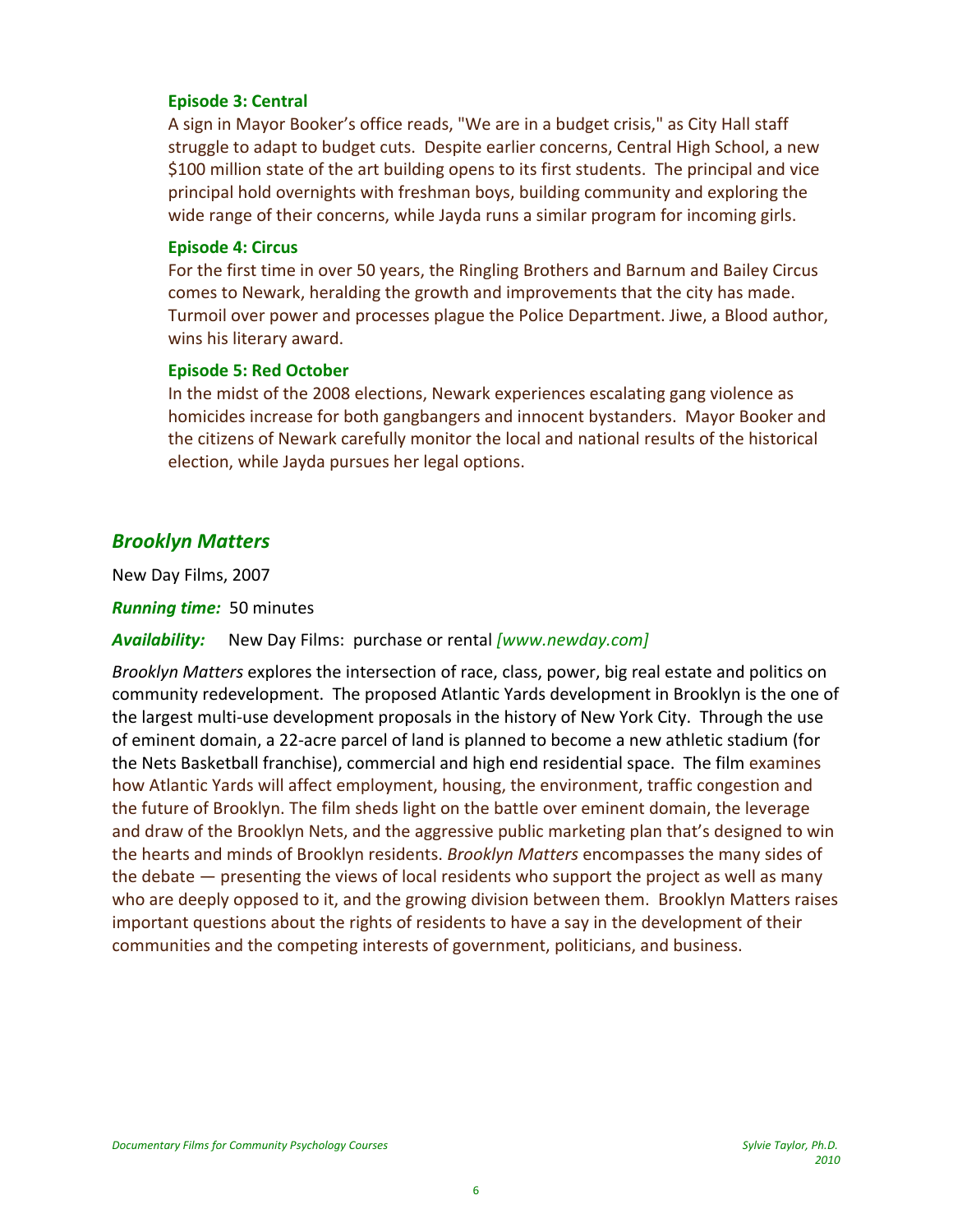### *Brownsville Black and White*

Berkeley Media, 2002 *Running time:* 56 minutes *Availability:* Berkeley Media *[www.berkeleymedia.com]*

*Brownsville Black and White* explores the complex history of residential segregation, white flight, school reform, and Black‐Jewish alliances and rivalries in the Brownsville neighborhood of Brooklyn, New York. Brownsville, which has been called, "The First American Ghetto," by historians and members of the media, Brownsville is a community characterized by urban decay, crime, violence, chronic poverty and unemployment. Using archival footage and interviews with residents, the film presents an intimate portrait of a community struggling to face some of our most intractable social issues.

### *California and the American Dream*

This four-part series explores the roles of community, culture and identity in shaping California. Arguably one of the most diverse regions of the world, California is at once a role model and cautionary tale for other parts of the United States and the world. California is at the forefront of the post 9‐11 American agenda – from dramatic shifts in the demographics to new models of civic engagement, from the role of immigrants in neighborhood life to democracy through the initiative process, from Native American gaming and sovereignty to sustainable agriculture.

### *California's "Lost Tribes"*

Berkeley Media, 2005 *Running time:* 56 minutes *Availability:* Berkeley Media *[www.berkeleymedia.com]*

*California's "Lost" Tribes* explores the controversial issue of tribal gaming and its development in California over the past 30 years. The film examines the historical underpinnings of tribal sovereignty and the impact of gaming on Indian self‐determination, and the challenges that Native people face in insuring that their new‐found prosperity will be sustained for future generations. The film also provides insights into the thinking and motivation of those who oppose the expansion of Indian gaming including home developers and organic farmers, who find themselves in competition with tribe over the development of what little rural land remains in the state.

### *The Price of Renewal*

Berkeley Media, 2005 *Running time:* 56 minutes *Availability:* Berkeley Media *[www.berkeleymedia.com]*

Documentary Films for Community Psychology Courses and the state of the state of the Sylvie Taylor, Ph.D. *The Price of Renewal* focuses on the San Diego community of City Heights, known locally as the Ellis Island of San Diego, California, home to poor immigrants from Mexico, Central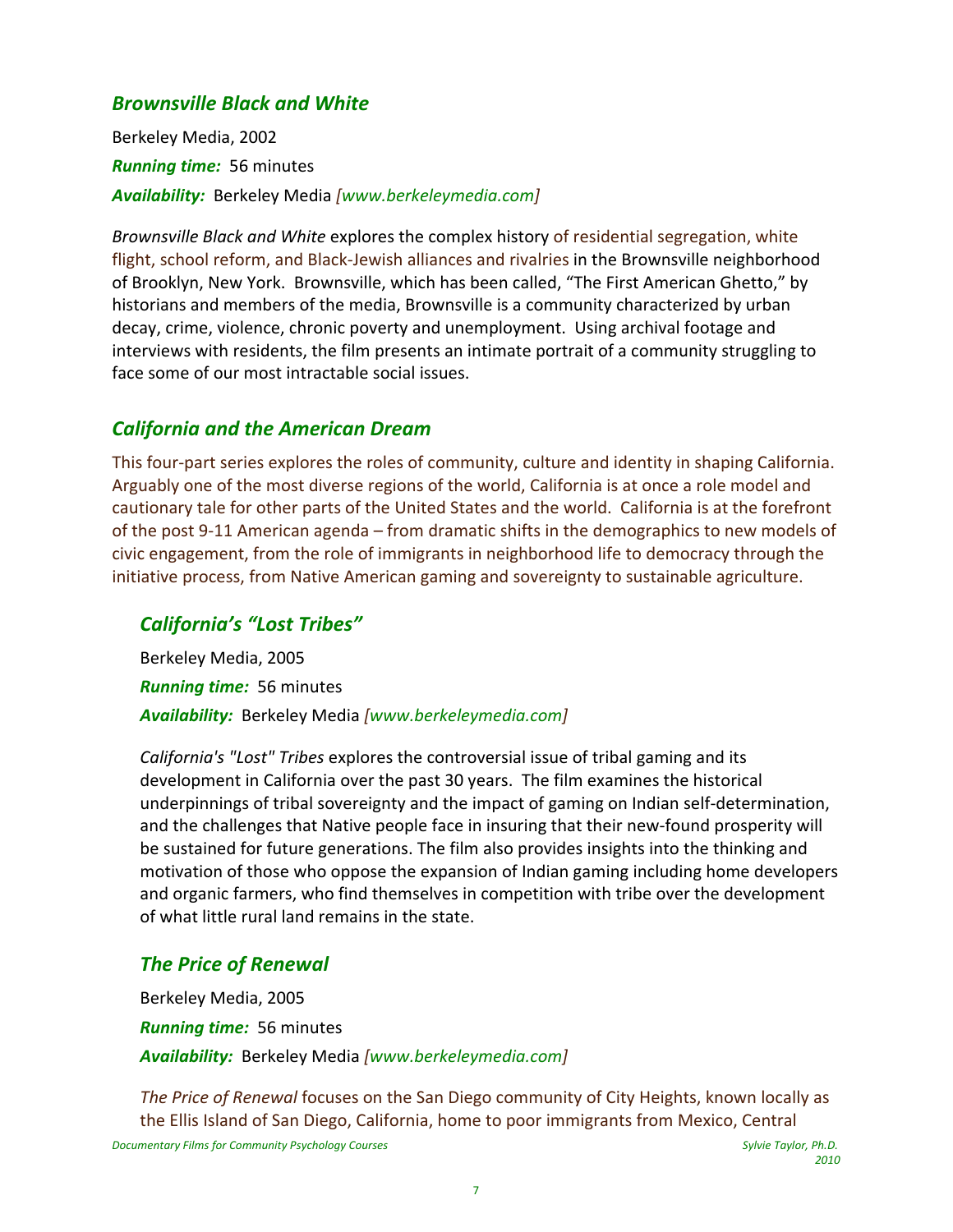America, Southeast Asia and East Africa. Plagued by decades of urban decay and neglect, the community embarks on long‐term redevelopment plan to revitalize the neighborhood. The film explores the complex issues of community development, public/private partnerships, philanthropy, civic engagement and the unintended consequences of gentrification on long‐term residents of the community.

# *The New Los Angeles*

Berkeley Media, 2005 *Running time:* 56 minutes *Availability:* Berkeley Media *[www.berkeleymedia.com]*

This film explores the turbulent history of the city of Los Angeles, described as the largest "majority – minority" city with the greatest discrepancy between rich and poor. The film traces the city's ups and downs from the 1973 election of Tom Bradley, the first African American mayor of a major city without an African American majority, to the 2005 election of Antonio Villaraigosa, the first Latino mayor to be elected in 130 years. *The New Los Angeles* chronicles how the city addresses some of its most pressing issues: immigration, globalization, de‐industrialization, economic inequality, and a shrinking middle class. The film also profiles the efforts of the city's working poor, in coalition with community organizations, labor unions, and elected officials, to transform the environment in which they live and to make the city of Los Angeles more accountable to its residents.

# *Ripe for Change*

Berkeley Media, 2005 *Running time:* 56 minutes *Availability:* Berkeley Media *[www.berkeleymedia.com]*

This film focuses on the debates that dominate the state of California around the issue of food and its production. Through interviews with farmers, well-known chefs, scientists and authors, *Ripe for Change* explores the social, environmental, and political issues around the increasing demand for "inexpensive" food. The film juxtaposes those who support large‐ scale agriculture, genetic engineering, and technology as the means to meet these goals, versus others who call for organic, sustainable, and locally focused style of farming that considers the impact of agriculture on the environment, on communities, and on workers.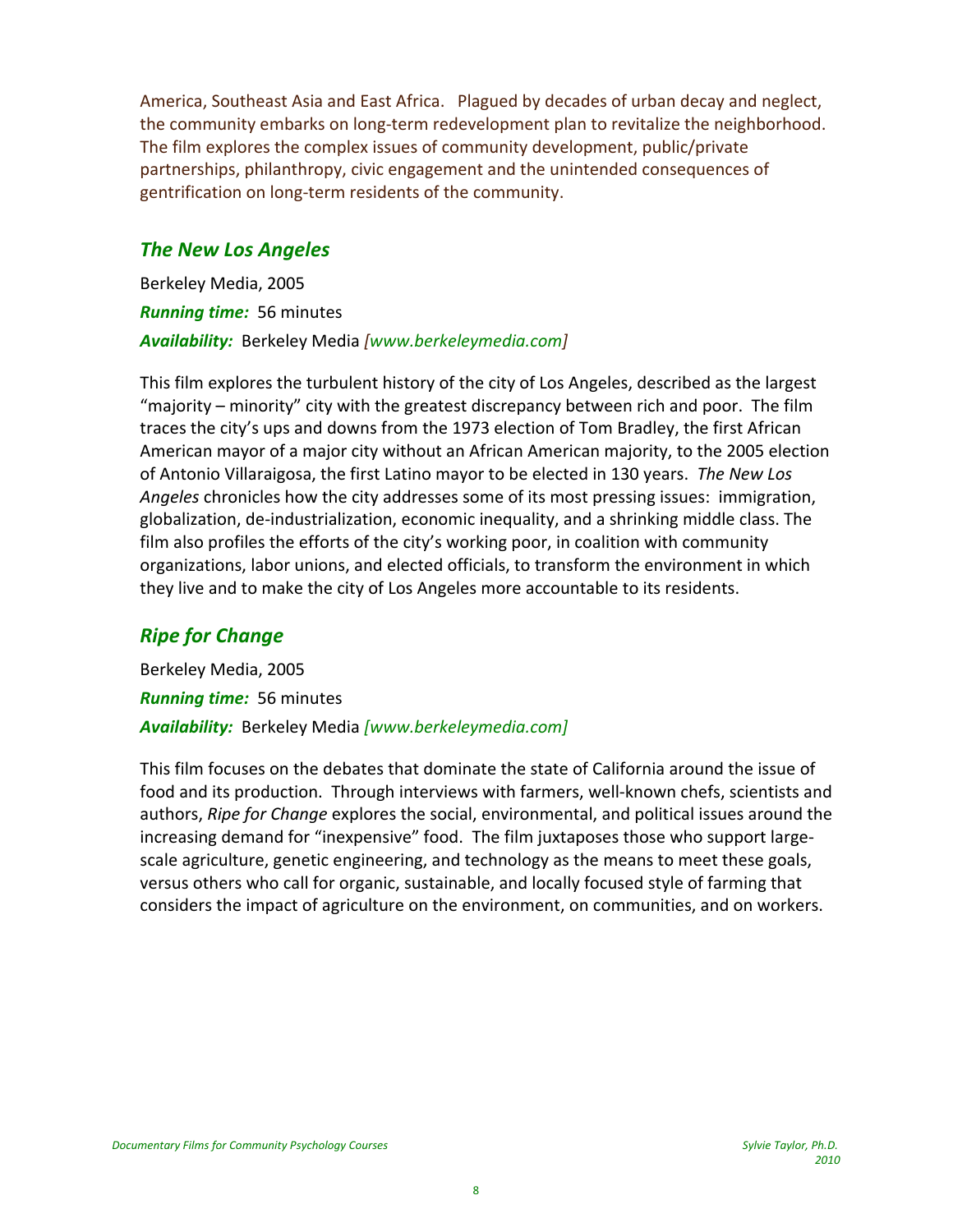# *Crips and Bloods: Made in America*

Docurama, 2009 *Running time:* 93 minutes *Availability:* Docurama films *[www.docurama.com]* Amazon *[www.amazon.com]*, Netflix *[www.netflix.com]*

This film examines the social, psychological and sociopolitical factors that have given rise to two of the most infamous African American gangs, Los Angeles' Crips and Bloods. Through archival footage and present day interviews with current and former members of both gangs, gang intervention experts, writers, activists and academics the film traces the history of the rise of the gangs that in the past 30 years have resulted in over 15,000 murders in an ongoing cycle of gang violence that continues unabated in the Los Angeles community of South Los Angeles. The film provides insights into the functioning of the gangs characterized by turf wars and territorialism, the inter‐gang hierarchy and family structure, the rules of behavior, the culture of guns, death and dishonor. In addition, the film analyzes the sociocultural factors that contribute to the persistence of the gangs in the community: persistent poverty, lack of educational and occupational opportunities, the erosion of identity that fuels the self‐ perpetuating legacy of black self‐hatred, the disappearance of the African‐American father and the prison culture in which one in four black men will be imprisoned at some point in his life.

### *Mature themes, graphic language and descriptions of violence*

### *Every Mother's Son*

New Day Films, 2004 *Running time:* 53 minutes *Availability:* New Day Films: purchase or rental *[www.newday.com]* New Day Digital: streaming online *[www.newdaydigital.com]*

Filmed over a period of seven years, *Every Mother's Son* chronicles the transformation of three women – from grieving mothers to activists. Inez Baez (whose son Anthony was killed in an illegal police choke‐hold), Kadiatou Diallo (whose son Amadou was unarmed when he was shot 41 times by police), and Doris Busch Boskey (whose son Gary Busch was pepper‐sprayed and shot to death while holding a small hammer) join forces to combat police brutality and to advocate to victims and their families. The women have inspired a grassroots movement in New York that is challenging the militarization of law enforcement and the erosions of constitutional protections. When police kill someone under suspicious circumstances, the mothers assemble to help the family deal with its grief and to seek the truth and accountability. The mothers have also become advocates for police reforms, including better training and more citizen oversight, and have connected to a larger national movement against police brutality.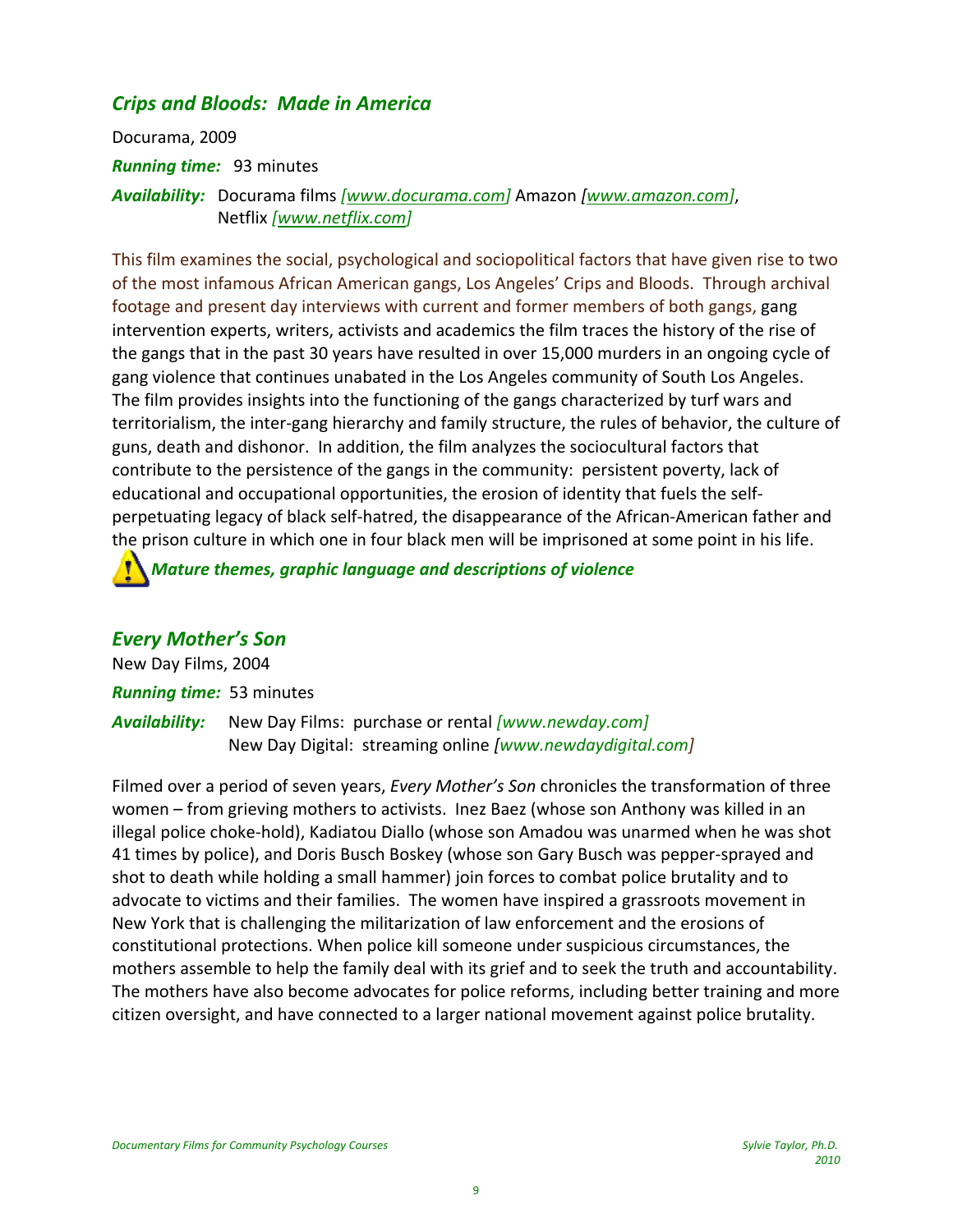# *Farmingville*

Docurama, 2004 *Running time:* 78 minutes *Availability:*  Amazon *[www.amazon.com]*, Docurama *[www.docurama.com]*, Netflix *[www.netflix.com]*

Chronicles the challenges faced by the relatively homogeneous community of Farmingville (population 15,000), located on central Long Island, New York, as large numbers of undocumented Mexican day laborers move into the community. Many of the men easily find work in Suffolk County's thriving landscaping, construction, and restaurant low-wage industries. As the number of workers increases (to 1,500), long‐time residents organize themselves to protest the influx of the workers into their community, lodging complaints about large numbers of men standing on street corners and extreme overcrowding in rental housing. As tensions in the community rise, verbal and physical intimidation toward the workers rises, culminating a brutal attack against two of the workers. The community becomes increasingly divided, as community residents on both sides organize around the issue. The filmmakers spent nearly a year in Farmingville, talking to all sides and filming the conflict as it unfolded in legal and political maneuverings, community organizing, vigilante action, and most tragically, violence.

# *Flag Wars*

Berkeley Media, 2003 *Running time:* 87 minutes *Availability:* Berkeley Media *[www.berkeleymedia.com]*

Filmed over a period of four years, *Flag Wars* chronicles the gentrification of a Columbus, Ohio neighborhood. The neighborhood, once a stable working and middle class Black community, now in decay and economically depressed, is being gentrified by predominantly White, gay homebuyers. The resulting conflicts are a case study of differences in perception. Where realtors and buyers see run‐down homes, black residents see evidence of institutional racism that steered resources away from this community. What newer residents see as a beneficial effort to renovate and restore value, veteran residents see as an assault on their heritage and a threat to their ability to hold on to their homes. As the conflicts play themselves out, flags symbolizing the unity and solidarity of the dueling communities begin to appear throughout the neighborhood. Through interviews with newcomers and long‐time residents, realtors and community officials, the film is a thoughtful case study of gentrification and its impact on a community.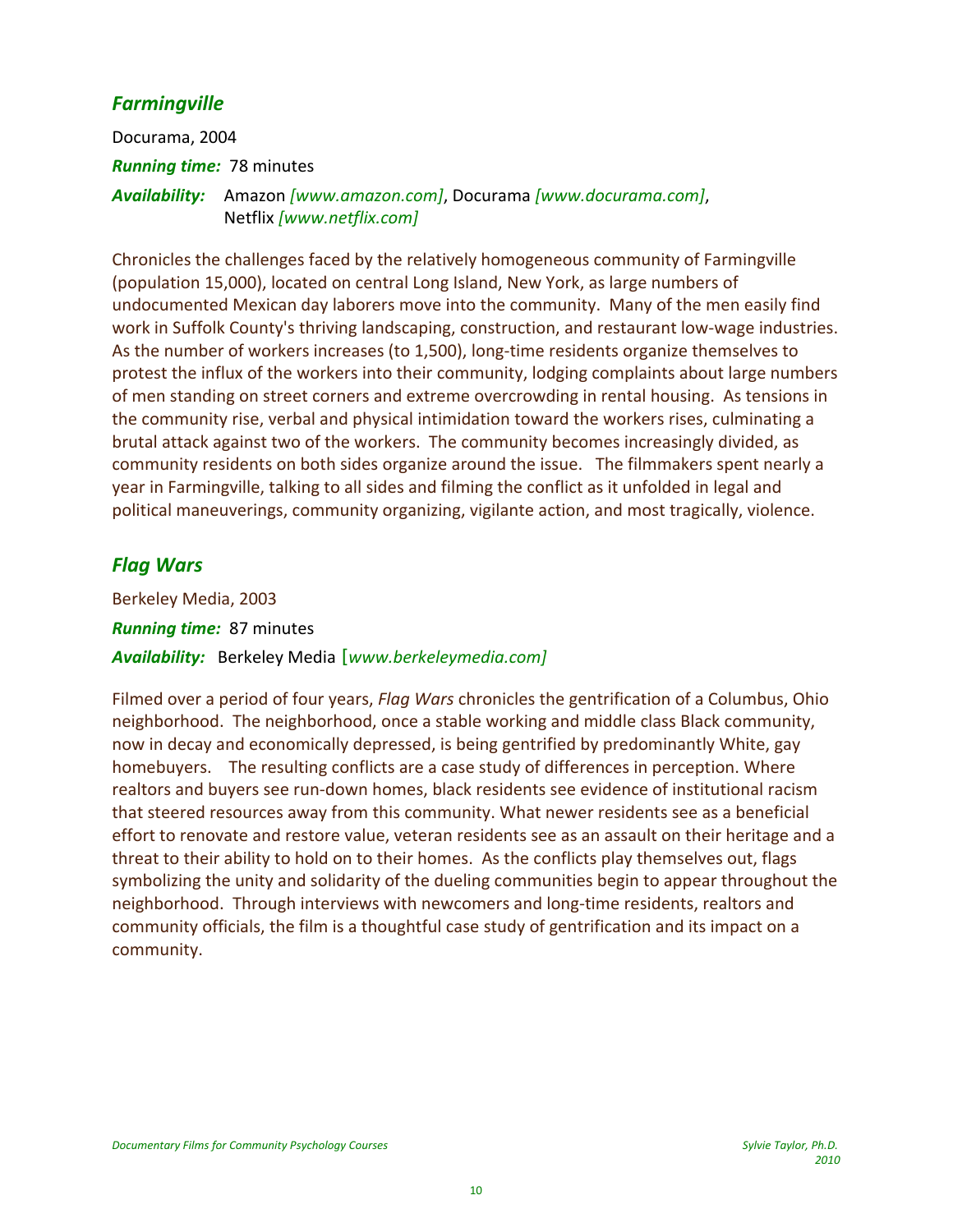# *The Garden*

Oscilloscope Laboratories, 2009 *Running time:* 80 minutes *Availability:* Official film site *[http://www.thegardenmovie.com/]*, Amazon *[www.amazon.com]*, Netflix *[www.netflix.com]*

*The Garden* chronicles the triumphs and defeats of the South Central Farmers. Born out of the 1992 civil unrest that followed the Rodney King beating trial verdicts, the South Central Farmers created a 14 acre urban farm in the epicenter of the destruction. The largest urban farm in the United States became a symbol of hope and pride in one of the nation's most blighted communities, providing the only source of fresh produce to the community and an opportunity for the farmers to grow healthy food to feed their families and their neighbors. After a decade of operation the owner of the land decided to sell the property to developers, prompting a series of protests, vigils, and lawsuits as the passionate group of largely poor Latino farmers took on the landowner, developers, and the City of Los Angeles. After nearly two years of struggle, the farmers were evicted and the land was bulldozed. This film provides excellent examples of the strengths and weaknesses of grassroots community organizing.

# *Holding Ground: The Rebirth of Dudley Street*

New Day Films, 1996 *Running time:* 58 minutes *Availability:* New Day Films: purchase or rental *[www.newday.com]* New Day Digital: streaming online [*www.newdaydigital.com*]

*Holding Ground* features the work of residents of the multicultural (African‐American, Latino, Cape Verdean, Haitian, Puerto Rican, and European‐American) Boston area community of Roxbury, to revitalize their neighborhood. The neighborhood, long red‐lined by banks, marginalized by the city, and plagued by illegal dumping, drug dealing in a community park, and a proliferation of abandoned lots created by the burning down houses. Residents formed the Dudley Street Neighborhood Initiative (DSNI) went on to gain national recognition as residents fought to close down illegal dumps, gain unprecedented control of land from City Hall and create a comprehensive plan to rebuild the fabric of their community. The film features interviews with residents, activists and city officials, interspersed with archival footage of community events and activities. This film exemplifies the power of community mobilization to effect sustainable change when neighborhood residents create and implement their own agenda for change.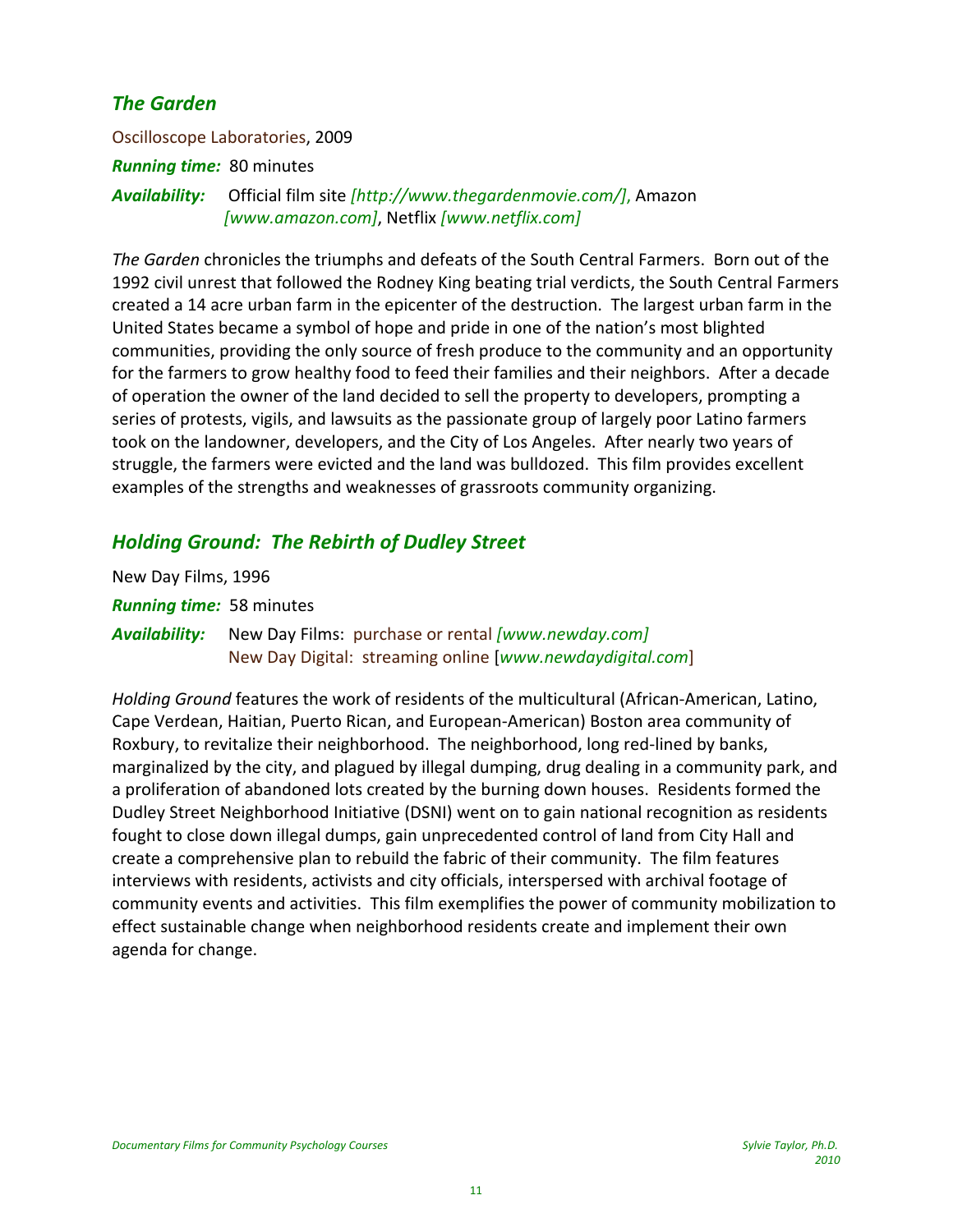### *Homeless in Paradise*

New Day Films, 2006 *Running time:* 50 minutes *Availability:* New Day Films: purchase or rental *[www.newday.com]* New Day Digital: streaming online [*www.newdaydigital.com*]

*Homeless in Paradise* tackles the issue of homelessness through case studies of four individuals living on the streets of Santa Monica, California where an estimated 2 ‐‐ 5% of the city's population is homeless. As Rick, Donna, Simon, and Faye struggle with the mental illnesses and addictions that are contributors to their living on the streets, the city struggles with how to address the problem. While most cities in the United States budget less than \$1.00 per year per homeless person, Santa Monica budgets more than \$100.00 per homeless person, yet getting a handle on the problem continues to allude city officials and service providers. The film provides insights into factors that contribute to homelessness and the ways in which communities, social service agencies and providers attempt to address this growing, intractable social issue.

### *Homes & Hands: Community Land Trusts in Action*

| New Day Films, 2006             |                                                                                                                 |
|---------------------------------|-----------------------------------------------------------------------------------------------------------------|
| <b>Running time: 36 minutes</b> |                                                                                                                 |
| Availability:                   | New Day Films: purchase or rental [www.newday.com]<br>New Day Digital: streaming online [www.newdaydigital.com] |

This film features communities in North Carolina, New Mexico and Vermont where community land trusts have been used to assist low income residents to become homeowners. Buyers purchase homes on land owned by a community land trust (CLT) and enjoy the tax benefits of homeownership and the opportunity to build equity. In the event that a resident decides to move, they sell the home back to the trust. The end result is revitalization of a neighborhood without gentrification, providing low income residents to continue living in their communities as those communities improve.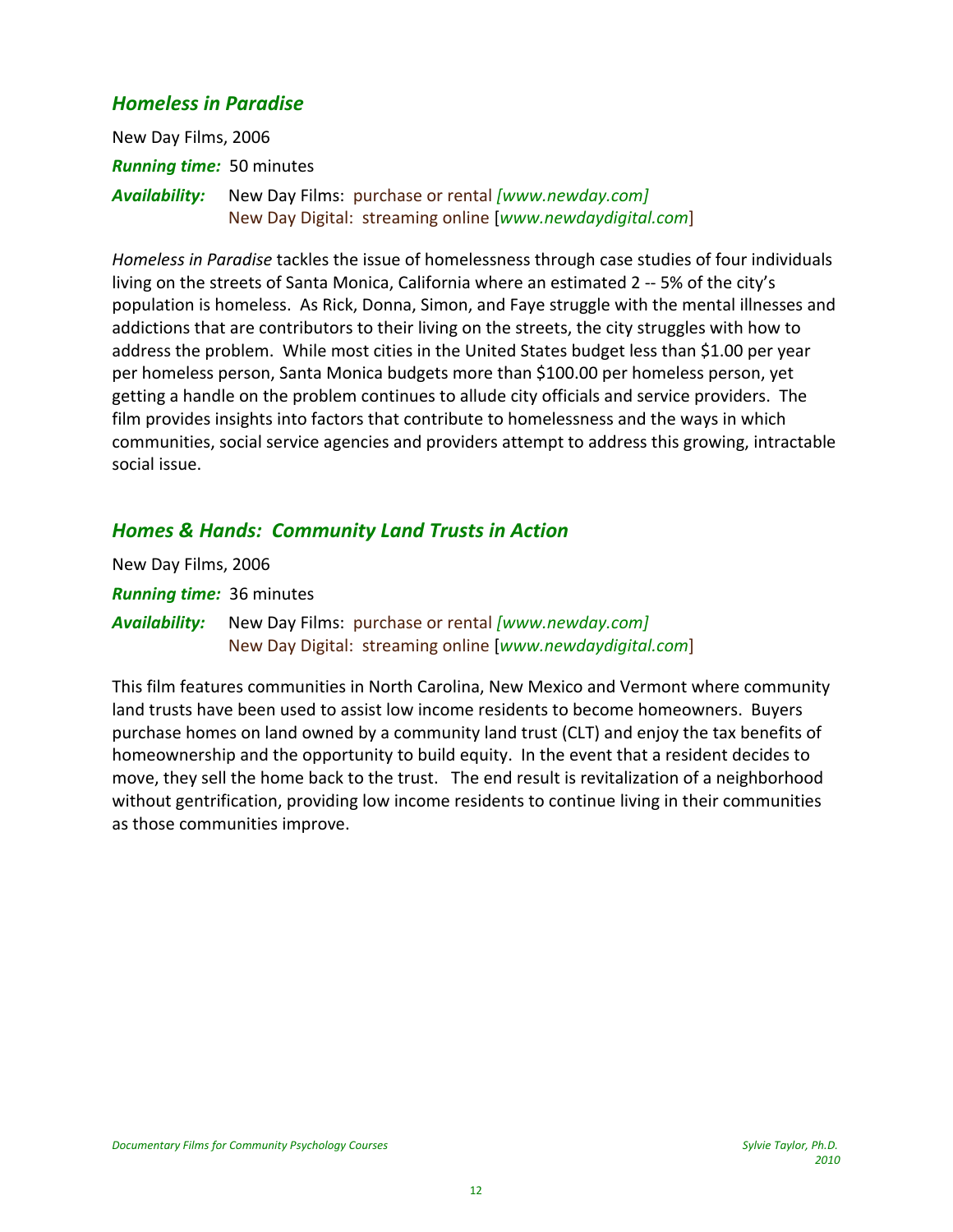# *Letters from the Other Side*

New Day Films, 2006 *Running time:* 73 minutes *Availability:* New Day Films: purchase or rental *[www.newday.com]* New Day Digital: streaming online [*www.newdaydigital.com*]

*Letters from the Other Side* explores the stories of women left behind in Mexico as their husbands and sons illegally enter the United States to find work and economic security for their families. Through video letters carried across the border, viewers gain insights into the struggles of three families torn apart by poverty, communities dying as a result of globalization, and governments unwilling or unable to address these complex issues. This powerful film raises important questions about the status of poor women and the viability of their families.

### *Living Broke in Boom Times: Lessons from the Movement to End Poverty*

New Day Films, 2007 *Running time:* 73 minutes *Availability:* New Day Films: purchase or rental *[www.newday.com]* New Day Digital: streaming online [*www.newdaydigital.com*]

*Living Broke in Boom Times* documents the decade‐long movement of poor Americans to end poverty and achieve social and economic justice. The film condenses three full‐length documentaries (*Takeover, Poverty Outlaw* and *Outriders*) into segments ideal for classroom use and includes new commentary from key figures who led the movement. In the *Takeover* (1990) groups of poor people across the country organize to take over abandoned Housing and Urban Development (HUD) houses for poor and homeless people and families in an effort to call attention to local government to the plight of these vulnerable individuals. *Poverty Outlaw* (1997) features the efforts of the Kensington Welfare Rights Union (Philadelphia), a multiethnic organization of poor women working to empower poor women within the city in support of their efforts to locate and secure affordable housing for themselves and their children. *Outriders* (1999) follows the Poor People's Economic Human Rights Campaign New Freedom Bus Tour as homeless and poor people ride a bus across the United States (some 10,000 miles) to document human rights violations (denial of food, shelter, living wages) against the poor. The tour ends as the group takes their findings to the United Nations, charging the United States government with crimes against humanity under the Universal Declaration of Human Rights. The films depicts outstanding examples the obstacles the organizers faced (fear, fragmentation, etc.). Cheri Honkala, Willie Baptist and Liz Theoharis discuss the strengths and weaknesses of the organizing, and the lessons learned from hard-won experience.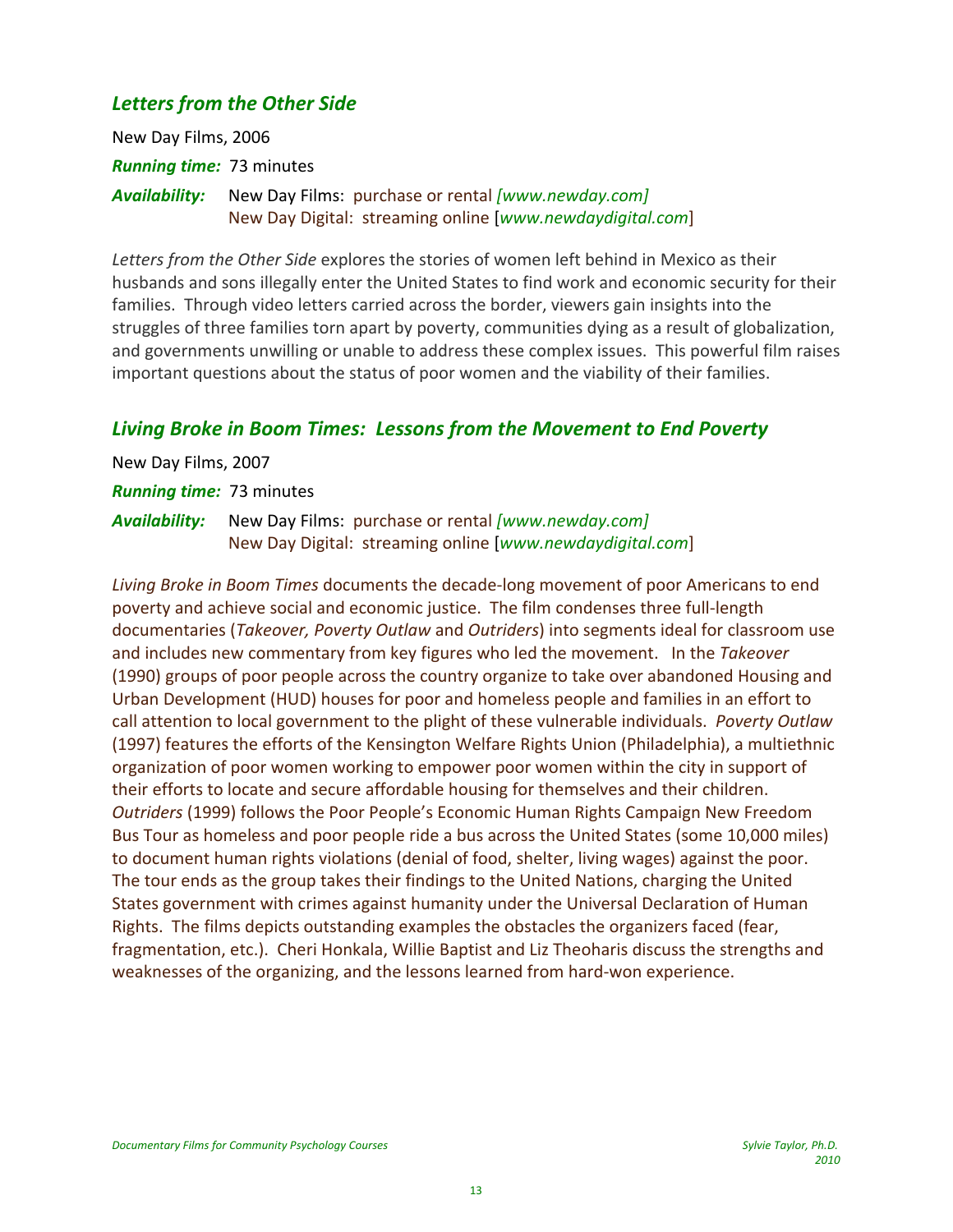# *Long Night's Journey Into Day*

California Newsreel, 2000 *Running time:* 94 minutes *Availability:* California Newsreel *[http://newsreel.org]*

This film chronicles several cases heard by South Africa's Truth and Reconciliation Commission (TRC) formed following the collapse of Apartheid. The mandate of the TRC was to bear witness to, record and in some cases grant amnesty to the perpetrators of human rights violations that occurred under Apartheid. The goal of the TRC is to surface the truth of past events in service to lasting peace. At times heart wrenching, the film provides unique insights into the process of reconciliation and the creation of community after collective trauma.

# *The Lost Children of Rockdale County*

PBS, Frontline, 1999 *Running time:* 90 minutes *Availability:* Shop PBS *[www.shoppbs.org]*, Amazon *[www.amazon.com]*, Netflix *[www.netflix.com]*

*The Lost Children of Rockdale County*, which originally aired on PBS' *Frontline,* explores how a 1996 syphilis outbreak in a well‐off Atlanta suburb affected over 200 teenagers and revealed their lives unknown to parents: group sex, binge drinking, drugs and violence. Some were as young as twelve and thirteen years old. Although the program begins with an enquiry into how and why the syphilis outbreak happened, it becomes in the end a wider, deeper examination of the world of teenagers emerges. The report interweaves frank conversations with the teens, parents of teens, as well as interviews with community leaders, educators, and medical professionals who investigated the syphilis outbreak. The film provides insights into the relative isolation of youth within a community that prides itself on meeting their meeting the needs of its children.

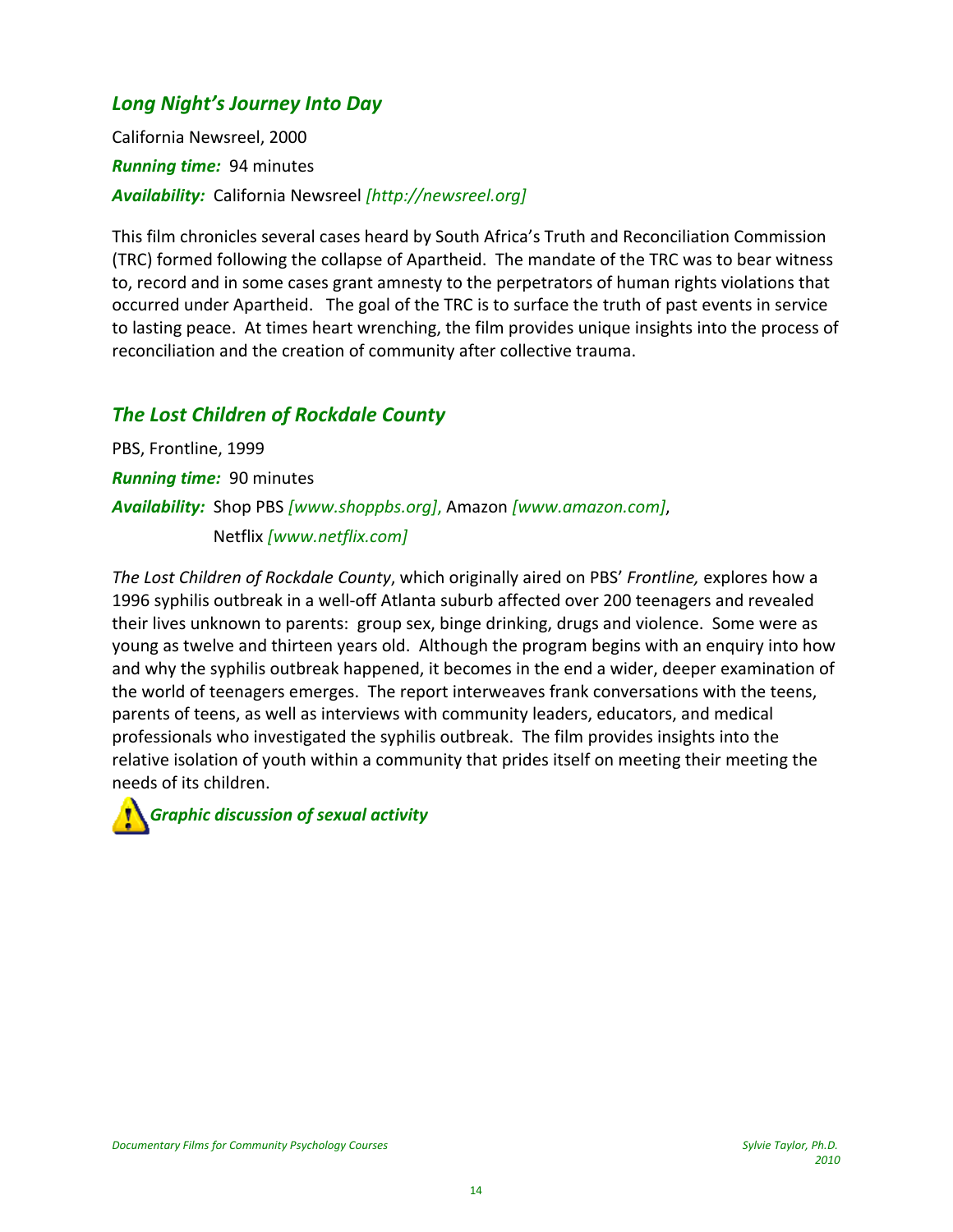# *Madres Unidas: Parents Researching for Change*

Berkeley Media, 2003 *Running time:* 58 minutes *Availability:* Berkeley Media *[www.berkeleymedia.com]*

This film documents the efforts of five Latina immigrant mothers to start a small school in their Oakland, California neighborhood. As part of their work on the project, the mothers become engaged in participatory research, chronicling their process through data collection and videography. *Madres Unidas* highlights their participation in city‐wide school reform efforts and community organizing around the issue. The film effectively highlights the personal transformation of the five mothers, as they work to create a school for their children and develop their skills as social activists and researchers. In documenting the process undertaken by the women, the film demonstrates how the experience of engaging in research was tremendously empowering and transforming for them and serves as a strong testament to the value of participatory research as a method that expands the possibilities for democratic participation and social change.

### *Maid in America*

New Day Films, 2006 *Running time:* 60 minutes *Courses:* Adult Development; Lifespan Development; Immigration; Family Studies *Availability:* New Day Films *[www.newday.com]*

This film explores the lives of three Latina immigrant women who work as nannies and housekeepers in Los Angeles. Often leaving their own children behind to care of other women's children and homes, the film provides insights into the struggles they face as a result of long periods of separation from their own families and the sometimes harsh working conditions, characterized by long hours, low pay, no benefits, and sometimes abuse at the hands of their employers. The film also raises questions about modern day motherhood, which immigrant women leave their children behind to raise the children of American women, who in turn leave their children in the care of a nanny in order to go to work.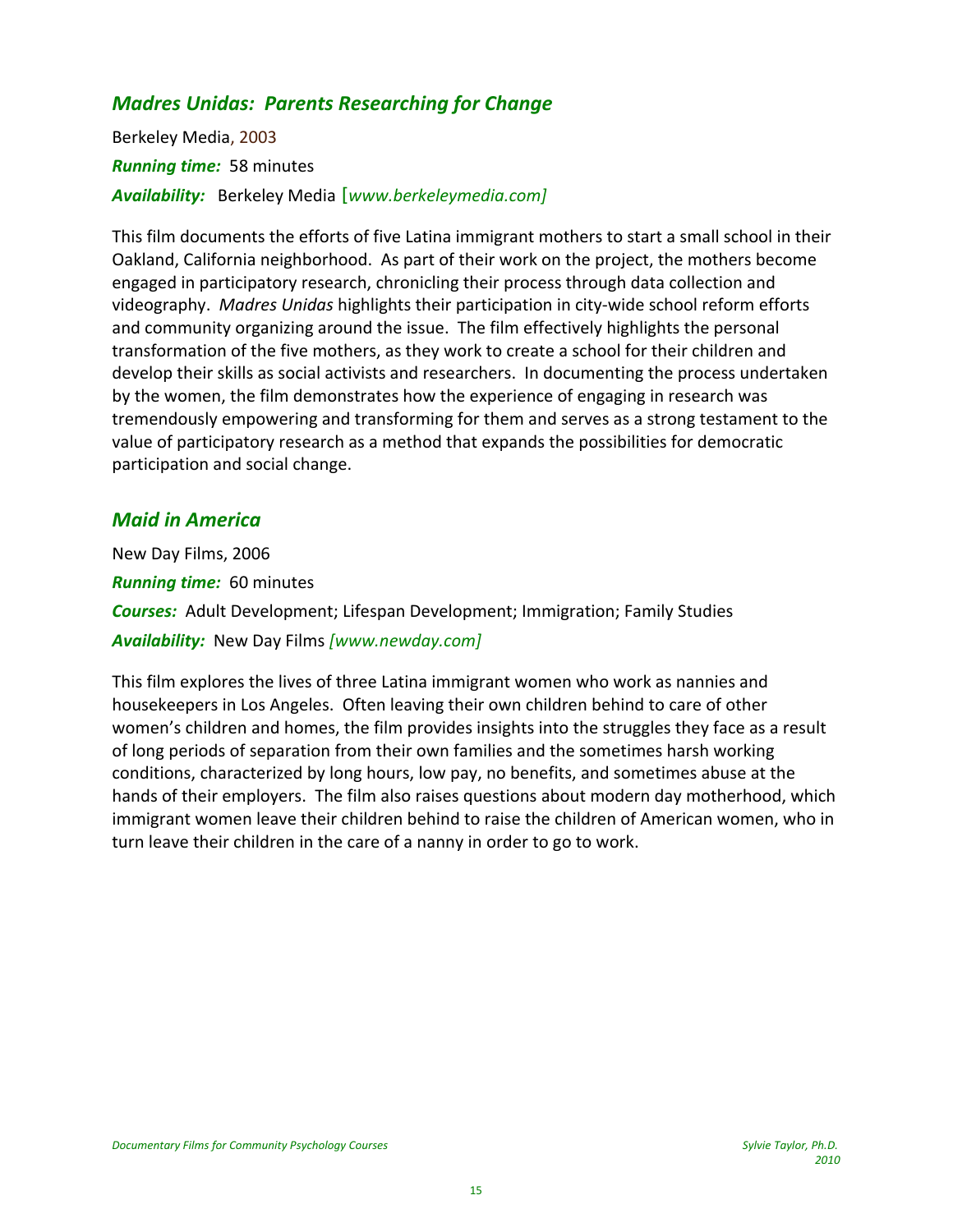### *The New Heroes*

Oregon Public Broadcasting, 2005 *Running time:* 4, 60 minute episodes *Availability:* Order from Oregon Public Broadcasting at: *http://www.pbs.org/opb/thenewheroes/about/index.html*

*The New Heroes* tells the dramatic stories of 14 social entrepreneurs who are successfully alleviating poverty and illness, combating unemployment and violence, and bringing education, light, opportunity and freedom to poor and marginalized people around the world. The series consists of four episodes organized around the following themes:

#### **Episode 1: Dreams of Sanctuary**

"Dreams of Sanctuary" features three social entrepreneurs working to create new beginnings for some of the world's most desperate and destitute. Segments in this episode travel to Moses Zulu's home and school for AIDS orphans in Zambia and to Mimi Silbert's San Francisco‐based Delancey Street foundation, which helps drug addicts, ex‐convicts and homeless people turn their lives around. This episode also features the work of Kailash Satyarthi to end forced labor and child slavery in India through a network of child‐friendly villages. Viewers witness a harrowing raid on a slave camp holding children.

### **Episode 2: Technology of Freedom**

"Technology of Freedom" features the work of "compassionate capitalists," who have created self‐sustaining businesses to maximize human benefit rather than profit. Segments in this episode profile Martin Fisher and Nick Moon, the founders of ApproTEC, who invented an economical water pump that benefits Africa's subsistence farmers, providing them with the opportunity to make a meaningful living. This episode also travels to Brazil where modern Brazilian cowboy, Fabio Rosa, battles government monopolies to bring electricity to remote regions in his country. Finally, this episode returns to India to meet Govindapa Vin Kataswami, known as Dr. V., who, working with social entrepreneur David Green, has applied the latest industrial techniques to make sight‐saving surgery available for the poor.

#### **Episode 3: Power of Enterprise**

The third program in the series looks at how social entrepreneurs are working to break the cycle of poverty by empowering people to earn a living. Featured in this episode are Muhammad Yunus, "the banker to the poor," whose Grameen Bank has provided 4.7 billion dollars in loans to 4.4 million families in Bangladesh and inspired similar credit operations in a hundred countries. In the jungle city of Pucallpa, Peru, Albina Ruiz Rios has been working with local residents to form micro-enterprises to clean up garbage that is contaminating water and causing disease in poor neighborhoods. In this episode viewers also travel to the favelas of Rio de Janeiro, where Maria Teresa "Tete" Leal leads the Coopa‐Roca sewing cooperative, a fair labor shop that creates high‐fashion clothing sold around the world.

#### **Episode 4: The Power of Knowledge**

The final episode features social entrepreneurs creating educational opportunities for children in societies where education is not accessible for significant numbers of children.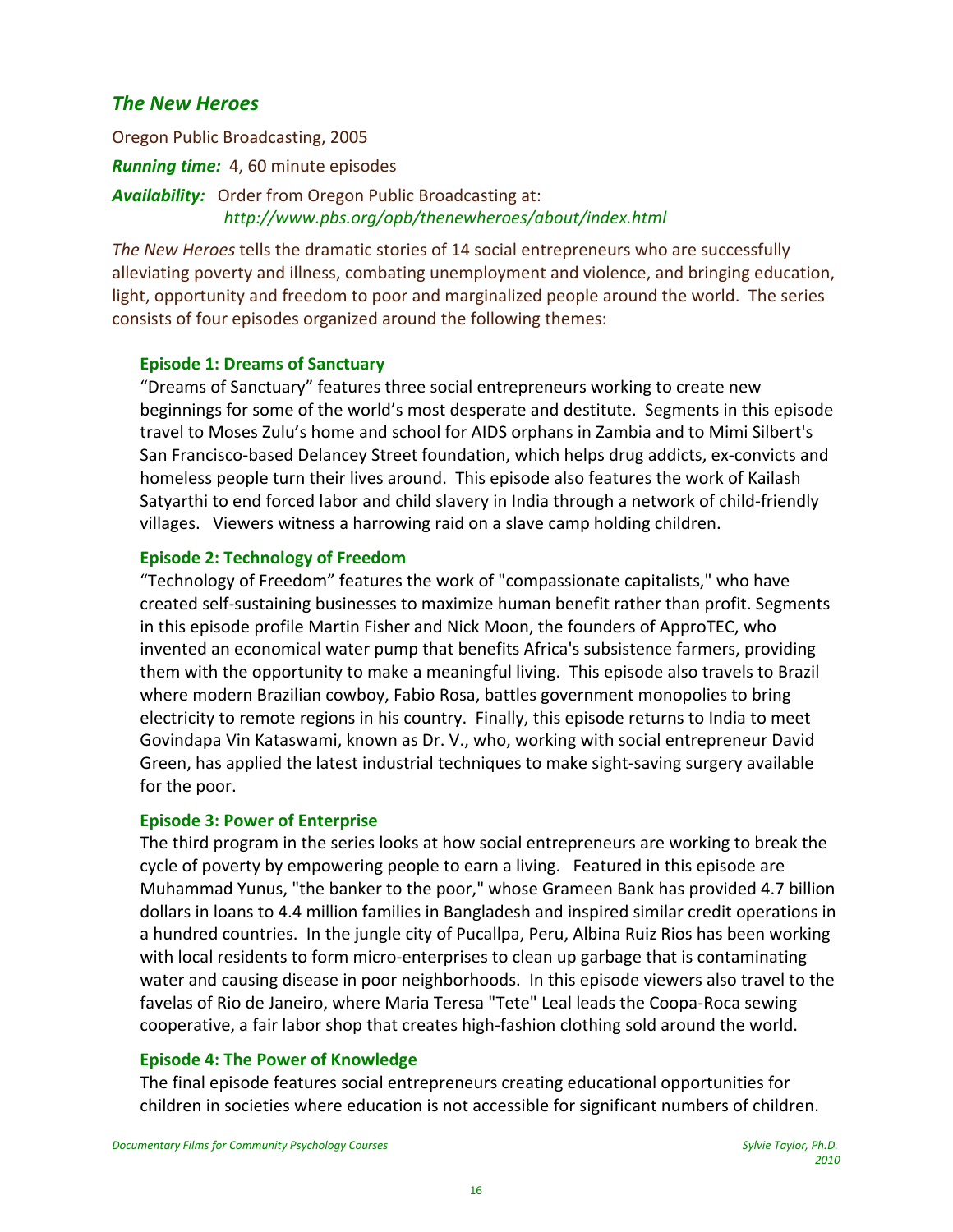In Thailand Sompop Jantraka has started a school for young Thai girls with the goal of saving them from entering into or being sold into prostitution. In Egypt Dina Abdel Wahab who has started schools children with disabilities who are often neglected by Egypt's education system. And the program returns once more to India, this time to Calcutta, where Inderjit Khurana has set out to bring education to children who beg in the train stations by setting up a school right on the railway platforms.

### *Roots of Health*

Berkeley Media, 2009 *Running time:* 58 minutes *Availability:* Berkeley Media *[www.berkeleymedia.com]*

This film explores how people's health and well‐being are primarily determined by where they live, their educational, economic, and social status, and the degree of control they have over their own lives. Following case studies in the UK, India, and the United States, the film demonstrates the dramatic inequities that exist worldwide and how poverty affects the health of individuals and communities around the world. The film effectively chronicles how community mobilization and activism can be used to overcome health disparities.

# *Third Ward Tx*

Welcome Home Productions, 2007

*Running time:* 57 minutes

*Availability:* New Day Films: purchase or rental *[www.newday.com]* New Day Digital: streaming online *[www.newdaydigital.com]*

This film features Houston's *Project Row Houses* (PRH), a neighborhood‐based nonprofit art and cultural organization in Houston's Northern Third Ward, one of the city's oldest African‐ American communities. In 1993 a group of artists began displaying art on a series of blighted shotgun houses in the neighborhood. Over time the project grew encompass arts and culture, neighborhood revitalization, low‐income housing, education, historic preservation, and community service. In addition to art exhibitions sponsored by the PRH, their Young Mothers Residential Program (YMRP) is prominently featured. YMRP provides a "social safety net" for low‐income young mothers between the ages of 18 and 26, including: a fully furnished row house with rent subsidy for one to two years; weekly workshops focusing on parenting and life skills; a program mentor (a professional woman who has volunteered to be available to a mother as a friend and advisor); counseling support services; and the structure to establish healthy environments for raising their children and community networks to sustain them when they exit the program.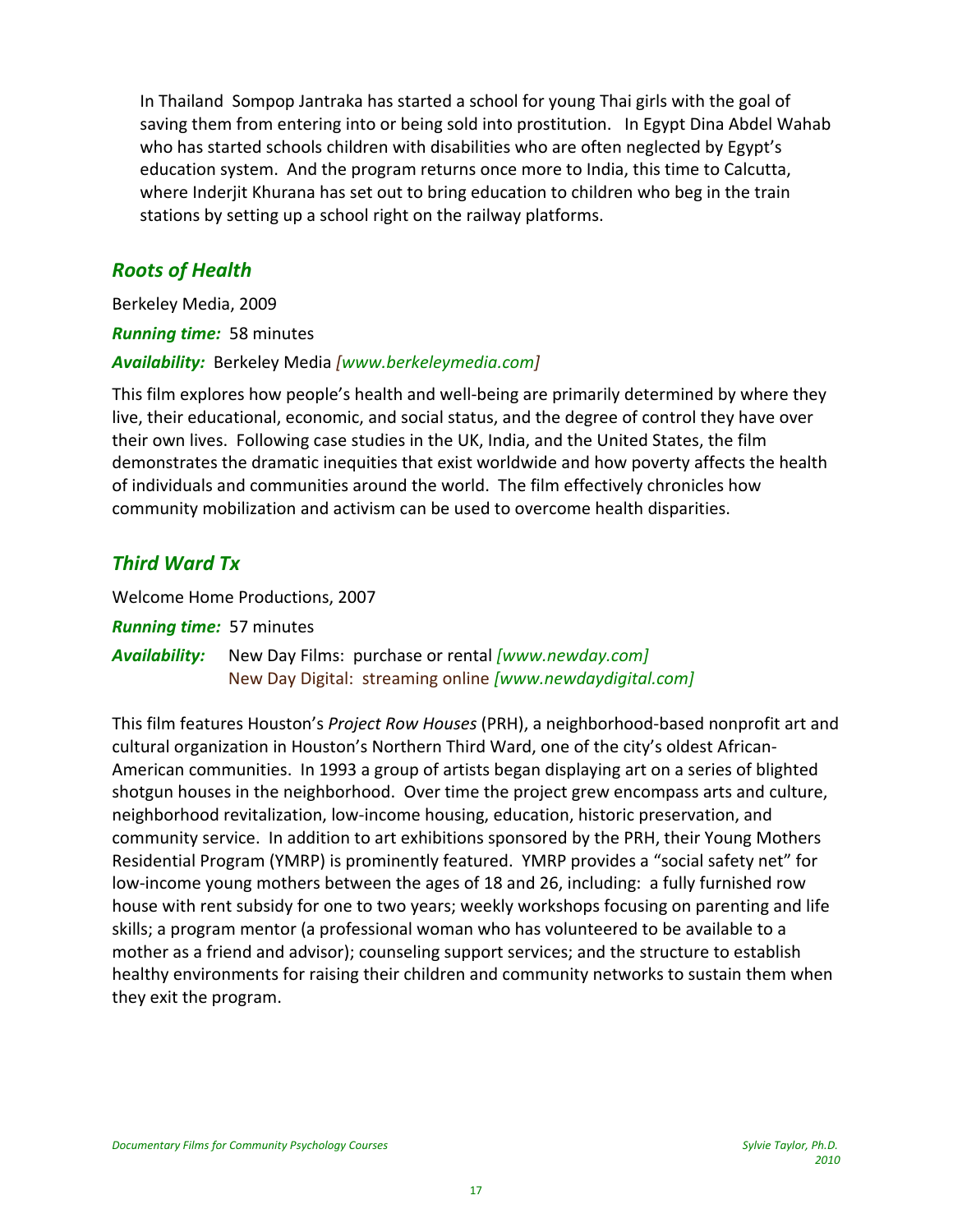# *Two Towns of Jasper*

PBS Video, 2007 *Running time:* 90 minutes *Availability:* Shop PBS *[www.shoppbs.org]*, Documentary Educational Resources *[www.der.org]*

On June 7, 1998, three white men from Jasper, Texas, chained African‐American James Byrd to a pick‐up truck and dragged him for three miles on a country road until his body disintegrated. This film explores racial tensions in the community of Jasper over the course of the year when the three white men stood trial for the death of Mr. Byrd. Two film crews interviewed residents of the community: an all white crew interviewed white residents and an all black crew interviewed black residents. The emerging narratives provide powerful insights into the longstanding mutual distrust that exists between blacks and whites, and their diametrically opposed perspectives on race relations in the community.

# *Unnatural Causes: Is Inequality Making Us Sick?*

California Newsreel, 2008

*Running time:* 236 minutes (7 episodes: one 56 minutes and six 28 minutes each) *Availability:* California Newsreel *[www.newsreel.org]*

*Unnatural Causes: Is Inequality Making Us Sick?* consists of one full‐length episode and six shorter films. The films explore mounting evidence that suggest that lack of access to power and resources can be just as detrimental to health and well‐being as biological agents. It also reveals a health gradient tied to wealth: those at the top of the class pyramid average longer, healthier lives, while those at the bottom are the most disempowered, get sicker more often and die sooner. What's more, at every level, many communities of color are worse off than their white counterparts. Researchers believe that chronic stress over the life course may create an additional health burden for people of color. Compelling personal stories illustrate obstacles and inequities in society but they also point the way to new possibilities, as individuals and communities organize to gain control over their destinies and their health.

### *Episode 1: In Sickness and in Wealth* (56 minutes)

Set in Louisville, Kentucky, this episode reveals the disparities in access to health care as we follow the lives of a CEO, lab supervisor, janitor and unemployed mother. This film illustrates how social class shapes access to power, resources, and opportunities and that the key to health and longevity may lie in social policies that promote economic and social justice, rather than in medicine.

#### *Episode 2: When the Bough Breaks* (28 minutes)

This episode focuses on infant mortality rates and disparities that exist between African Americans and Whites. The film presents data that demonstrates that African American women with graduate degrees are at higher risk for delivering pre‐term, low birth‐weight babies than are White women who did not complete high school. Researchers argue that the chronic stress of racism may be a contributing risk factor to infant mortality among African Americans.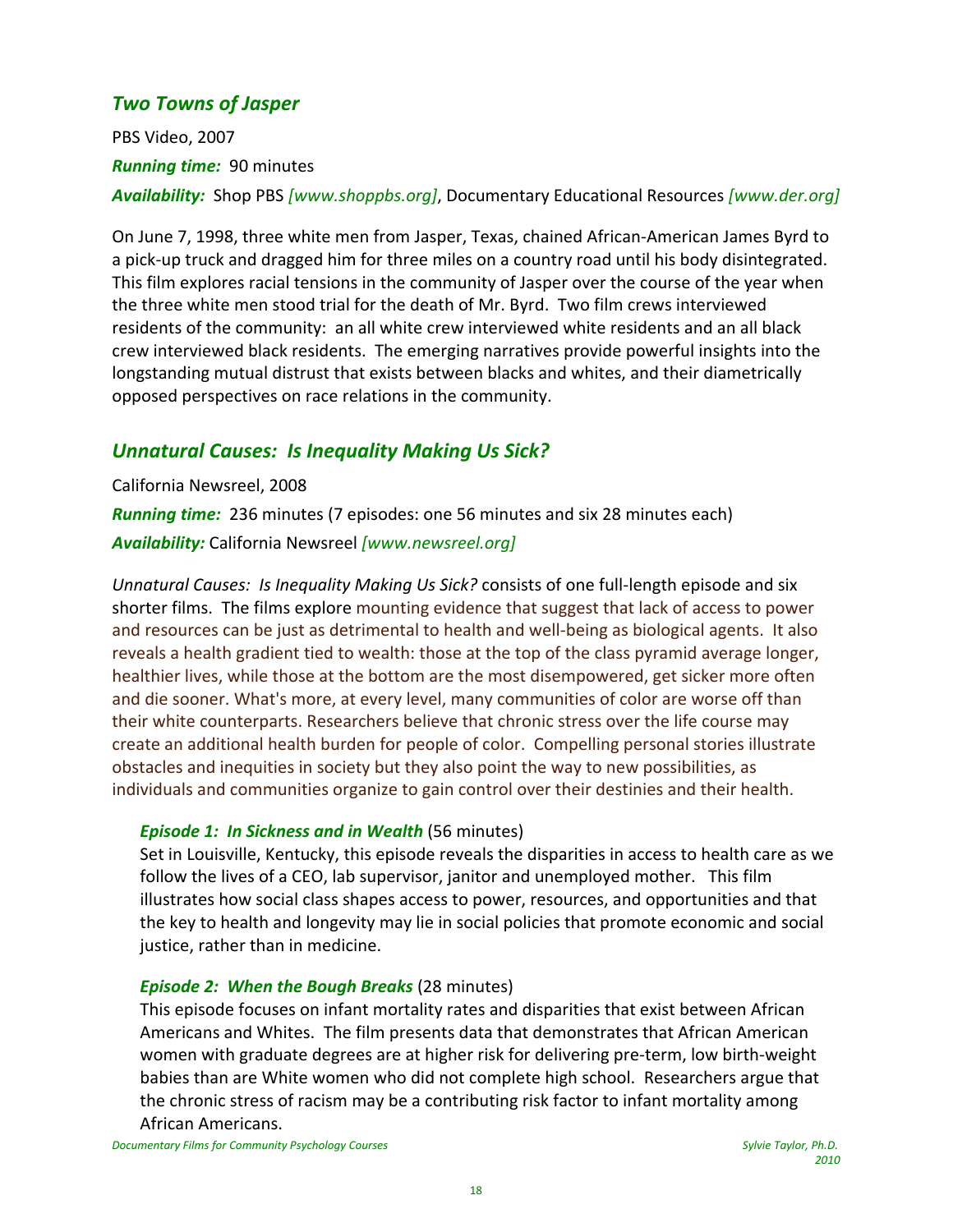### *Episode 3: Becoming American (28 minutes)*

This episode explores the "Hispanic Paradox" in which Mexican immigrants experience declines in their overall health as a function of how long they have lived in the U.S. The film explores protective factors that exist in immigrant communities and the role of labor and community organizing in reversing downward trends in Mexican immigrant health.

#### *Episode 4: Bad Sugar* (28 minutes)

This episode focuses on the Pima and O'odham Indian reservations of southern Arizona which have the highest rates of Type 2 diabetes in the world. The film explores the notion that chronic poverty and oppression have resulted in "futurelessness," which manifests itself in chronic disease. Community leaders are hopeful that community empowerment and sustainable and culturally appropriate development can restore prosperity, hope, and health.

### *Episode 5: Place matters* (28 minutes)

This episode focuses on the health of Southeast Asian and Latino immigrants who move into neglected predominantly Black neighborhoods. Segregation, high unemployment, limited access to fresh foods, safe parks, and affordable quality housing have harmed the health of their African American neighbors, and now the newcomers' health is being compromised as well. The film profiles a community that has used federal funds to rebuild a new mixedincome community with health as its focus.

### *Episode 6: Collateral Damage* (28 minutes)

This episode explores the ways in which U.S. military policy and globalization have impacted the heath status of people in the Pacific Islands.

### *Episode 7: Not Just a Paycheck* (28 minutes)

This episode focuses on a community Greenville, Michigan – once home to the largest refrigerator factory in the U.S. When the factory closed, hospital visits in the community tripled as a result of depression, alcoholism, and domestic abuse. When the same company shuts down a factory in Sweden, the outcomes are quite different as a result of social policies designed to protect workers.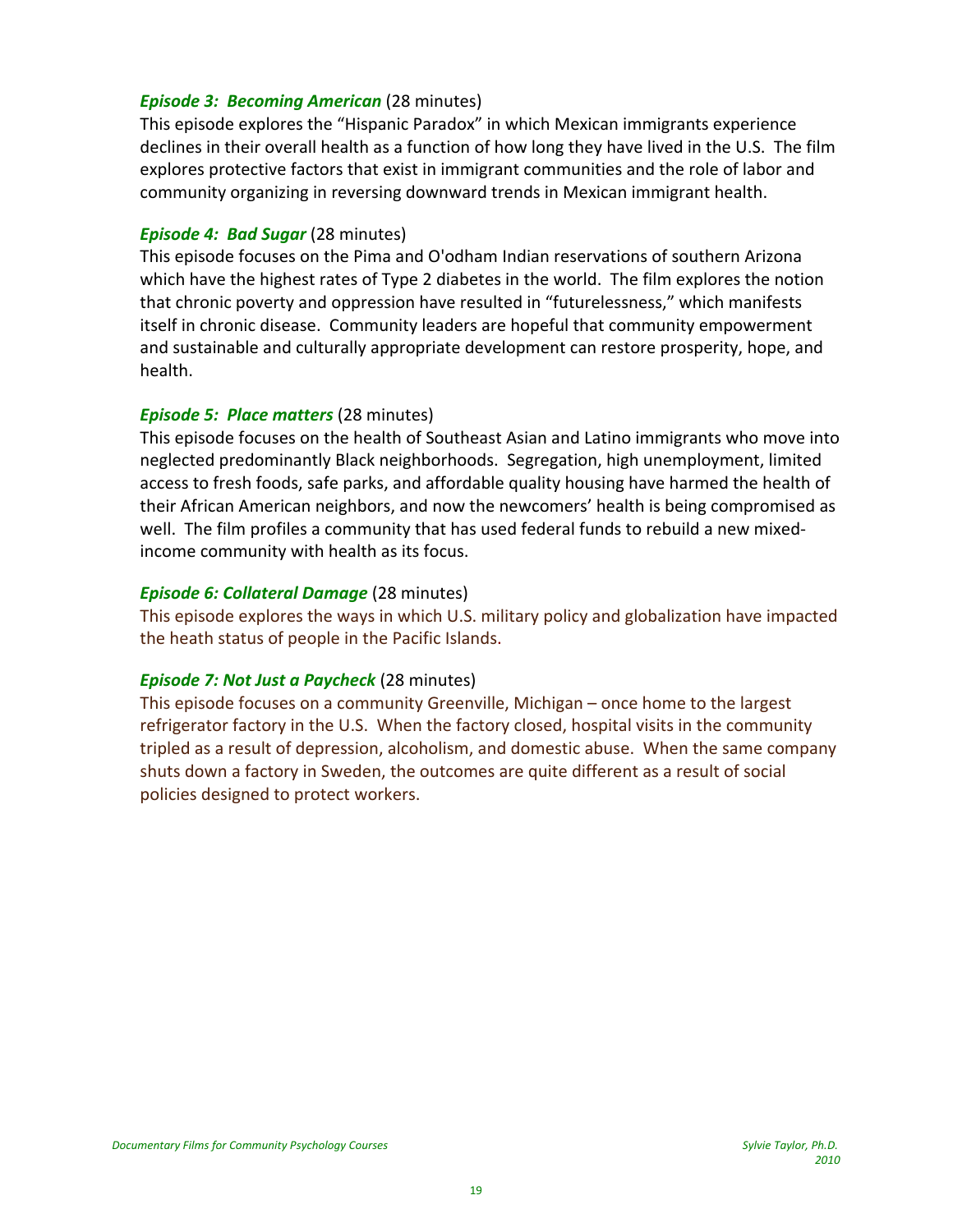# *V‐Day: Until the Violence Stops*

Docurama, 2003 *Running time:* 73 minutes *Availability:* Docurama films *www.docurama.com*, Amazon *www.amazon.com*, Netflix *www.netflix.com*

*V‐Day: Until the Violence Stops* chronicles the evolution of Eve Ensler's *The Vagina Monologues* into an international grassroots movement dedicated to ending violence directed at women and girls. In 2002, over 800 performances of *The Vagina Monologues* were staged world‐wide in order to raise awareness about violence against women and girls and to raise fund to support programs that provide refuge and support to those who have been victimized. In addition to brief pieces of the play performed around the world, the film spotlights efforts in Kenya to combat female circumcision and a discussion among a group of women from the Philippines forced to serve as sex workers for Japanese soldiers during WWII. The film is a powerful testament to the resilience of women and the healing power of testimony and resistance.

# *A Village Called Versailles*

New Day Films, 2007 *Running time:* 67 minutes *Availability:* New Day Films *[www.newday.com]*

This film chronicles the struggles of a working class Vietnamese American community to overcome tragedy and to effect meaningful social change. Versailles, a tight‐knit neighborhood on the edge of New Orleans, is home to the densest ethnic Vietnamese population outside of Vietnam. In the aftermath of Hurricane Katrina, residents rebuild their homes — only to have them threatened by a toxic landfill planned in their neighborhood. As the community fights back, it turns a devastating disaster into a catalyst for change and the creation of a better future.